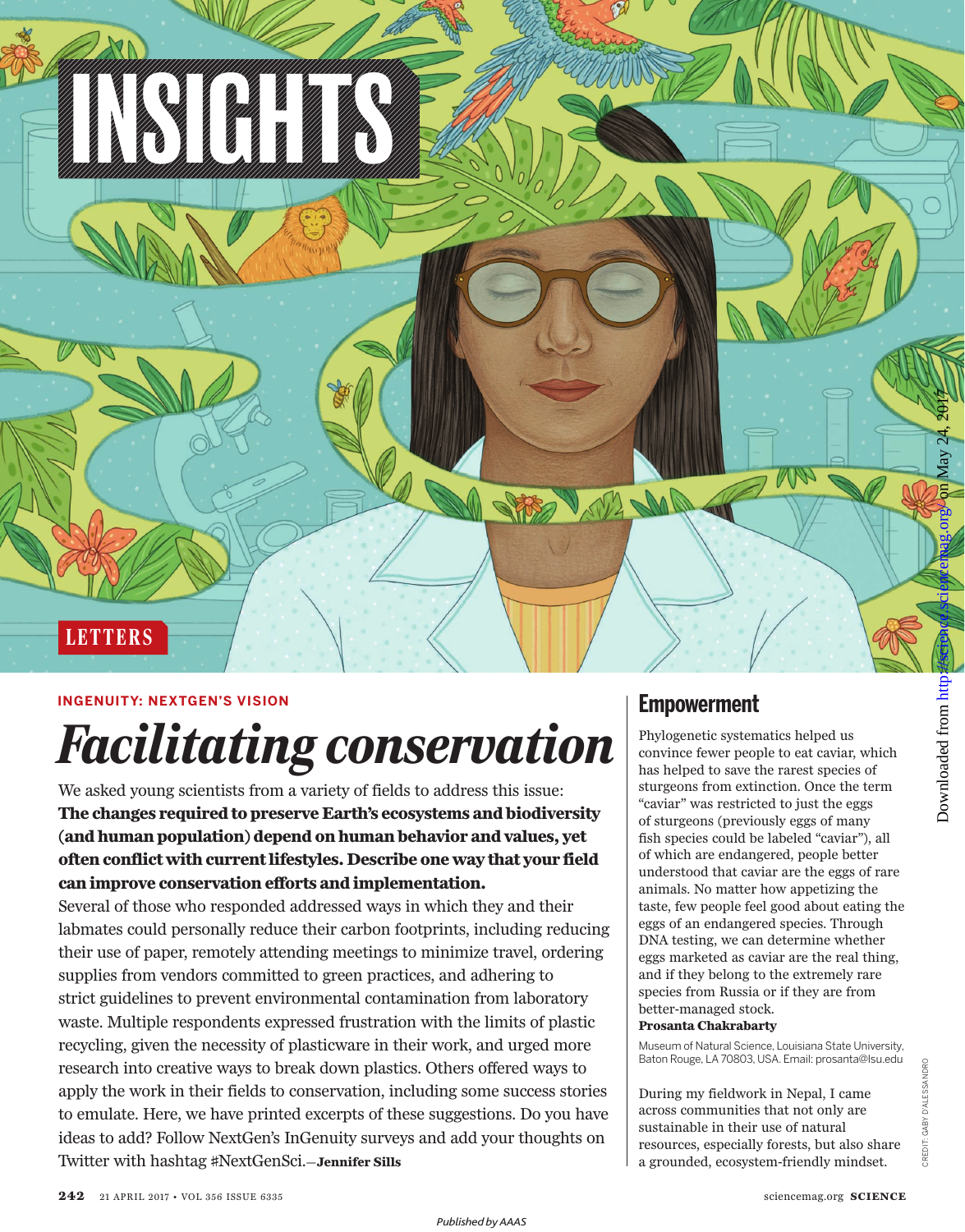

With more people belonging to "supermarket societies," there is decreased understanding of consumption. One way to bring back balance in society is to put local needs first when designating power, rights, and responsibilities regarding the use of natural resources. **Swati Negi**

Department of Environmental Systems Science, Swiss Federal Institute of Technology (ETH, Zürich), Zurich, 8092, Switzerland. Email: swati.negi@usys.ethz.ch

A major problem in conservation is that people refuse to believe that the disappearance of a plant or animal species is a problem. In Morelos, Mexico, researchers addressed this by persuading local people to take ownership of their environment. Once people felt responsible for the plants and animals around them, they were more receptive to steps they could take to protect them.

## **Rigoberto Medina Andrés**

Instituto de Investigación en Ciencias Básicas y Aplicadas, Universidad Autónoma del Estado de Morelos, Cuernavaca, Morelos, 62209, Mexico. Email: rigoberto.medinaa@uaem.edu.mx

# **Global collaboration**

Diversity and outreach must be built into the fabric of the scientific enterprise. For every scientist who has risen to greatness, there are likely a thousand people with equal potential who never had the chance to practice research due to a lack of financial opportunity or the presence of crushing institutional and societal discrimination. As long as that is true, solutions to the climate and biodiversity crises will continue to elude humanity. **Brett Favaro**

School of Fisheries, Fisheries and Marine Institute of Memorial University of Newfoundland, St. John's, NL, A1C 5R3, Canada. Email: brett.favaro@mi.mun.ca

Conservation efforts require crossdisciplinary approaches. However, data about Earth's ecosystems and biodiversity are scattered among survey reports and research literature. This information needs to be stored in a unified global biodiversity repository that can provide global, species-wide distribution maps, allowing biodiversity assessment across the globe in near real-time.

# **Bipin Singh**

Centre for Computational Natural Sciences and Bioinformatics, International Institute of Information Technology (IIIT), Hyderabad, Hyderabad, Telangana, 500032, India. Email: bipin.singh@research.iiit.ac.in

# **Adaptation**

Myriad mechanisms exist throughout diverse plant and animal phyla that confer resistance mechanisms to both biotic stressors (such as bacterial, fungal, and insect pathogens) and abiotic stressors (such as drought, high salinity, and drastic temperature shifts). These mechanisms inspire us to develop modified plants that will be less vulnerable to accelerations of human-driven environmental transitions. **Richard Hilleary**

Department of Botany, University of Wisconsin– Madison, Madison, WI 53706, USA. Email: dickhilleary@gmail.com

All life forms have evolved through the development of the most efficient and effective processes, which are optimized to minimize both energy input and toxic by-products. There are many industrial processes that can be improved by using a biological model. Implementing such changes would reduce the impact on the ecosystem and allow all species to flourish. **Patrick Kobina Arthur**

Department of Biochemistry, Cell and Molecular Biology, University of Ghana, Legon-Accra, Ghana. Email: parthur14@gmail.com

Soil transplants containing microbes favoring specific plants can restore a native plant range quickly. Cover crops such as winter rye can prevent nutrient run-off and retain soil. Planting nitrogen-fixing legumes can replenish a field. Soils provide opportunities to save native plant environments and improve agriculture.

### **Ian H. Street**

Dartmouth College, Hanover, NH 03755, USA. Email: ih.street@gmail.com

Facilitated by the recent advances in high-throughput sequencing technologies, microbial ecologists can now examine in detail the genetic diversity of highly complex microbial communities in a timely and cost-effective manner. As a result, conservation policy-makers can now develop better and more comprehensive conservation priorities.

## **Man Kit Cheung**

School of Life Sciences, The Chinese University of Hong Kong, Hong Kong, China. Email: mkcheung@cuhk.edu.hk

To protect our environment, we must replace fossil fuels with cleaner energy options. One possibility, nuclear fusion, produces energy when hot hydrogen nuclei collide to form helium. At such high temperatures, hydrogen becomes a new state of matter: plasma. Plasma physicists and engineers around the world are working together to learn how to control plasmas, so that the energy produced in fusion reactions can be used to create electricity.

# **Matthew Parsons**

Department of Nuclear, Plasma, and Radiological Engineering, University of Illinois at Urbana-Champaign, Urbana, IL 61801, USA. Email: msparsons73@gmail.com

Metal ion pollutants in water are toxic to human health and can be devastating to an ecosystem. Large-scale water management can also disrupt ecosystems, diverting rivers and streams, draining lakes, and risking groundwater contamination through the digging of boreholes. New materials offer solutions. Chemists are working toward using high-tech materials in low-tech filters, which can be deployed as a distributed water supply that needs no large pipelines, no dams, and no boreholes. We dream of a future in which seawater can cheaply be made into drinking water, and water can be pulled from the air, so that the water needs of humans do not damage ecosystems. **Timothy Easun**

#### School of Chemistry, Cardiff University, Cardiff, CF10 3AT, UK. Email: EasunTL@cardiff.ac.uk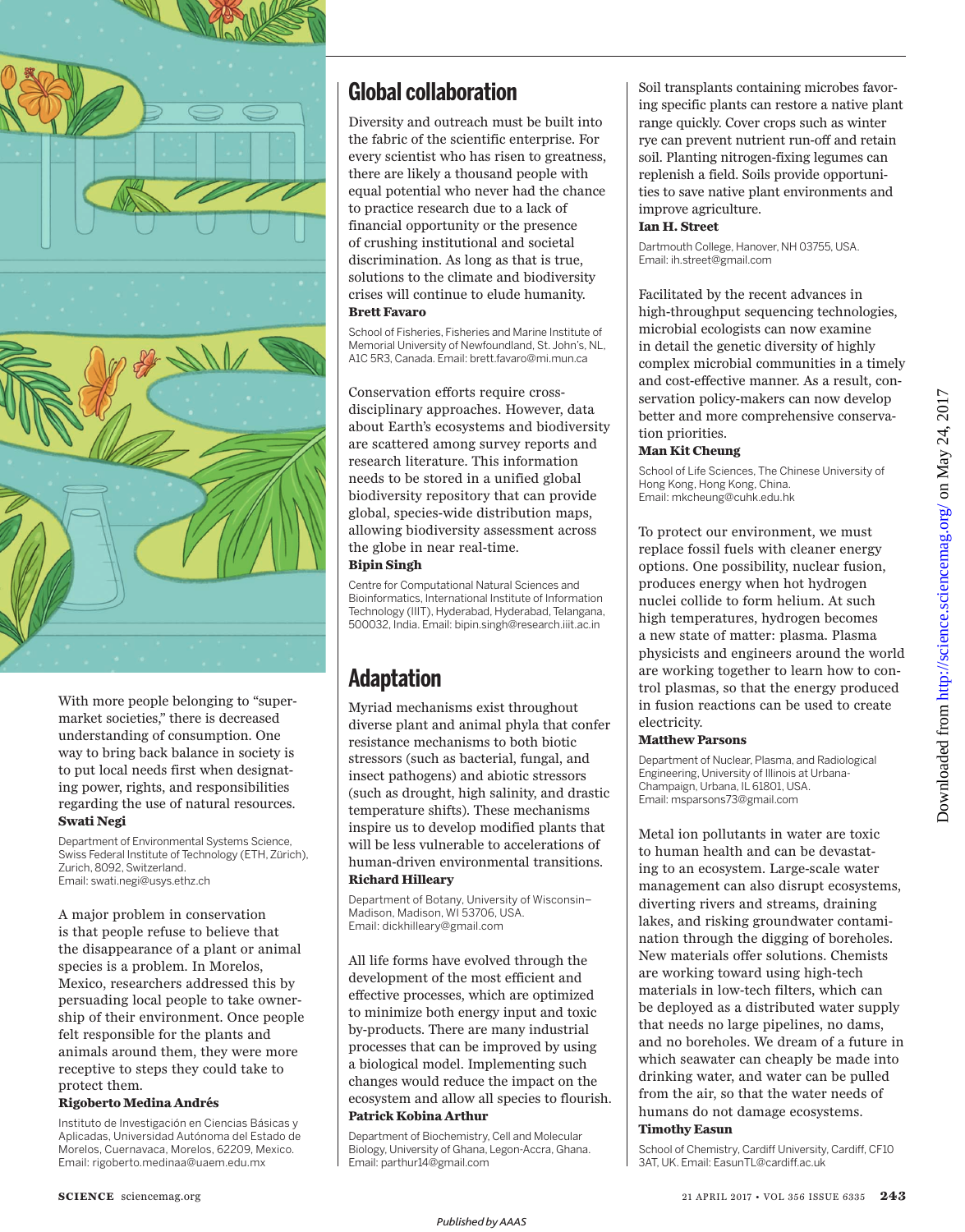# **Behavior management**

Behavioral economics can identify the real (and psychological) barriers people face in conservation efforts and suggest efficient ways to overcome them. People have limited attention resources and limited capacities for information processing. Behavioral economics can help find a way to capture an individual's attention, change his or her perspective, and provide the most effective type of information.

## **Lubomír Cingl**

Department of Institutional, Environmental, and Experimental Economics, University of Economics of Prague, Prague 3, 13067, Czech Republic. Email: lubomir.cingl@gmail.com

Norm-based persuasion messages appear to be very effective in encouraging energysaving and environmental protection behavior. For example, many hotel chains

walking to work, or reducing energy use) but find it hard to start the habit. Perhaps noninvasive technologies could help them start those healthy habits by enhancing motivation or early learning. **Alik S. Widge**

Department of Psychiatry, Harvard Medical School, Charlestown, MA 02129, USA. Email: awidge@partners.org

Preserving Earth's ecosystems requires giving up immediate rewards (such as cheap, unregulated fossil fuels) in favor of larger benefits that are both delayed and intangible (such as clean air and protected biodiversity). Decision neuroscientists have found that people who are better at visualizing their future selves are more willing to delay gratification. In other words, we are more willing to make sacrifices to protect our future if we can vividly imagine ourselves in that future. Ever-improving virtual



Fishermen work on China's Chaohu Lake, which is filled with cyanobacteria.

have adopted conservation programs in which they post a sign asking guests to reuse their towels during their stay. Natural field studies have revealed that norm-based signs (such as those saying "the majority of guests join our conservation program and reuse their towels") are more effective than signs focused solely on environmental protection. Others' disapproval is also effective in decreasing littering and electricity usage and increasing recycling. Normative appeals can encourage conservation behavior, at no extra cost to organizations (such as hotels).

#### **Liangyan Wang**

Shanghai Jiaotong University, Shanghai, 200030, China. Email: wly@sjtu.edu.cn

Neural engineering focuses on changing the brain to ameliorate disease. One branch of our field, transcranial stimulation, has started to focus on brain change in healthy individuals, helping to modulate mood or cognitive biases. A major problem in conservation is that people want to take beneficial actions (such as recycling,

reality technology could make it possible for anyone, regardless of imagination skills, to immerse themselves in the future dystopias that our present actions engender, and that could prompt behavior change today that would ensure a better tomorrow.

## **Rosa Li**

Department of Psychology and Neuroscience, Duke University, Durham, NC 27708, USA. Email: rosa.li@duke.edu

When people learn about what they are doing through feedback, they are aware of the need for changes in behaviors. In the big data era, copious data about daily behavior can be collected, integrated, and analyzed to discover behavior patterns. Then the information can be provided in near real-time as interventions. The power of peer effect and feedback is enormous in promoting conservation behavior.

### **Kaile Zhou**

School of Management, Hefei University of Technology, Hefei, Anhui, 230009, China. Email: kailezhou@gmail.com

# **Public engagement**

The potential toxicity of cyanobacteria blooms can pose health risks to humans and negatively affect ecosystem services such as drinking and recreational use of water, fishing, and irrigation. Limiting excess nutrient concentration in water can help control cyanobacteria blooms. To do this, scientists need the support of politicians and decisionmakers who can invest in water treatment facilities and sewage systems and regulate the amount of fertilizers in agriculture and the types of crops planted near water bodies. Scientists also must foster awareness in the general public about the causes, consequences, and possible solutions for cyanobacteria blooms. Engaged citizens can promote the changes needed through adjustments in their lifestyle and informed votes. **Paula de Tezanos Pinto**

Laboratorio de Limnología. Departamento de Ecología, Genética, y Evolución, Universidad de Buenos Aires, CONICET, Argentina. Email: paulatezanos@ege.fcen.uba.ar

While studying the teaching and learning of science content, science education researchers have an opportunity to study the perceptions of, and interactions with, science. It is these interactions that shape the future, through personal choices, public policy, and funding for scientific research. Although content knowledge traditionally defines learning, the future of science education may emphasize multidisciplinary, socio-scientific concepts such as environmental protection, conservation, climate change, and energy technologies. **Rachel Yoho**

CREATE for STEM Institute, Michigan State University, East Lansing, MI 48824, USA. Email: yohorach@msu.edu

Scientific data is no longer just distorted through cherry-picking and misrepresentation. It is being dismissed entirely. To counter this, conservationists need society to become more receptive to science. Advances in political psychology suggest that scientific curiosity, rather than scientific literacy, makes people more open-minded to politically sensitive topics. Therefore, conservation scientists should not just produce more-detailed research to counter the posttruth tsunami. We should instead appeal to the public's curiosity by describing the way science explores and protects the undiscovered parts of nature. In short, conservation needs less advocacy and more Attenborough. **Falko Buschke**

<http://science.sciencemag.org/> on May 24, 2017

Downloaded from http://science.sciencemag.org/ on May 24, 2017

Downloaded from

Centre for Environmental Management, University of the Free State, Bloemfontein, 9300, South Africa. Email: falko.buschke@gmail.com

10.1126/science.aan4270